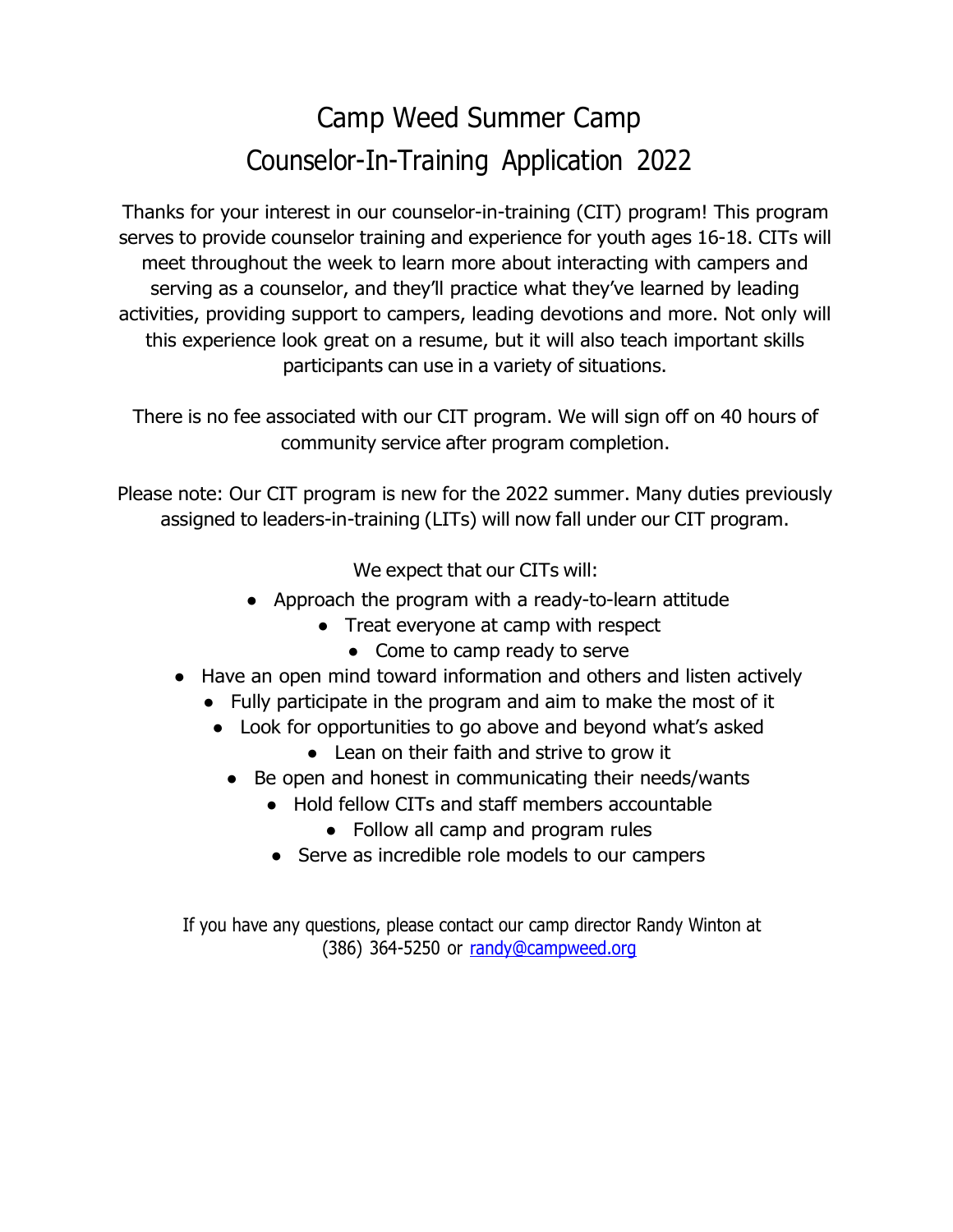|                                                                                                                                                                                                                                |           | Birthdate: <u>_______________</u> |
|--------------------------------------------------------------------------------------------------------------------------------------------------------------------------------------------------------------------------------|-----------|-----------------------------------|
|                                                                                                                                                                                                                                |           |                                   |
|                                                                                                                                                                                                                                |           |                                   |
| Church: the contract of the contract of the contract of the contract of the contract of the contract of the contract of the contract of the contract of the contract of the contract of the contract of the contract of the co |           |                                   |
| Have you attended Camp Weed before? Yes                                                                                                                                                                                        |           | <b>No</b>                         |
| Have you served as an LIT before? Yes                                                                                                                                                                                          | <b>No</b> |                                   |
| Our CIT program will have six sessions: June 15-18, June 26-July 2, July 3-9, July                                                                                                                                             |           |                                   |
| 10-16, July 17-23 and July 24-30.                                                                                                                                                                                              |           |                                   |
| What session would you like to attend? If you are open to multiple sessions,                                                                                                                                                   |           |                                   |
| please rank them by preference. Please list any potential conflicts.                                                                                                                                                           |           |                                   |
|                                                                                                                                                                                                                                |           |                                   |

Please answer the following questions in complete sentences. If you need additional room, you may attach additional pages.

- **BUT WAIT**: Is a standard "answer these questions" application not for you? Feel free to instead film a video, write a poem, create a work of art, or answer these questions in a different way. As long as you answer all the questions, creative applications will be given the same weight in the selection process.
- 1. Why are you interested in our counselor-in-training program?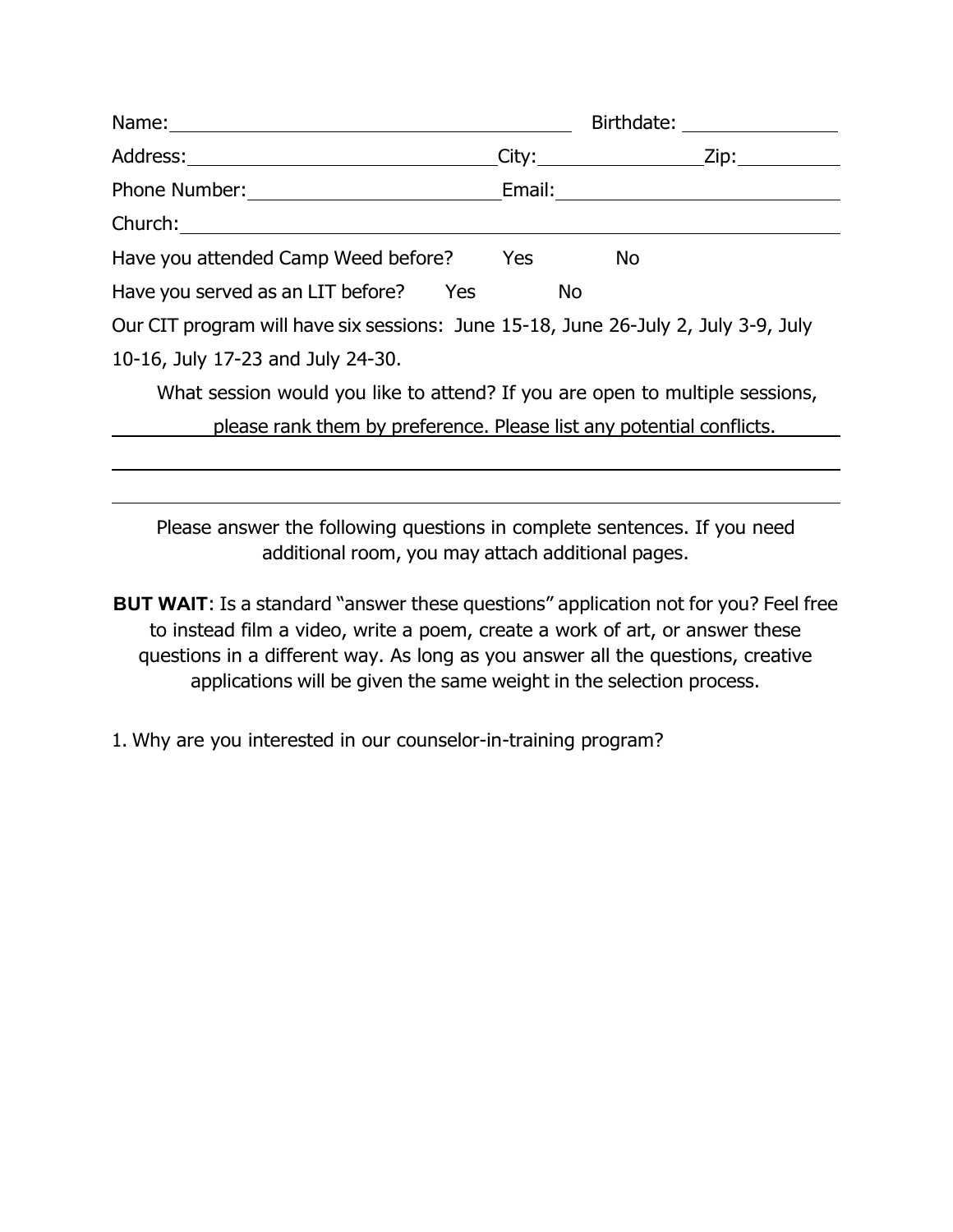2. What previous experiences have you had working with children? What have you learned through those experiences?

3. What do you think you can contribute to our program?

4. What do you consider your greatest accomplishment and why?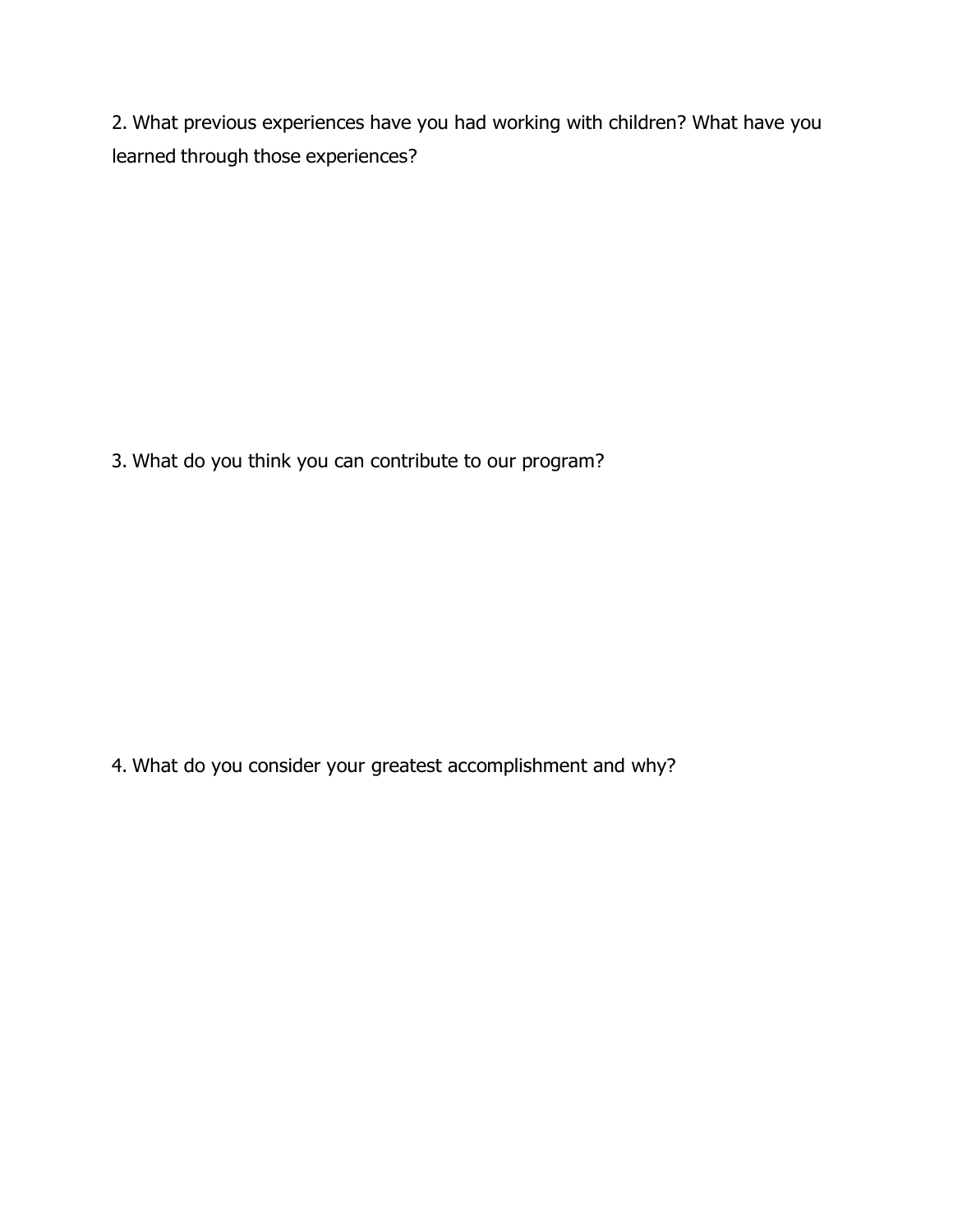5. What does your faith mean to you? How can this help guide you as an CIT?

6. What do you expect to gain from your CIT experience?

7. Why do you think camp is valuable? If you've attended camp before, what difference has it made in your life?